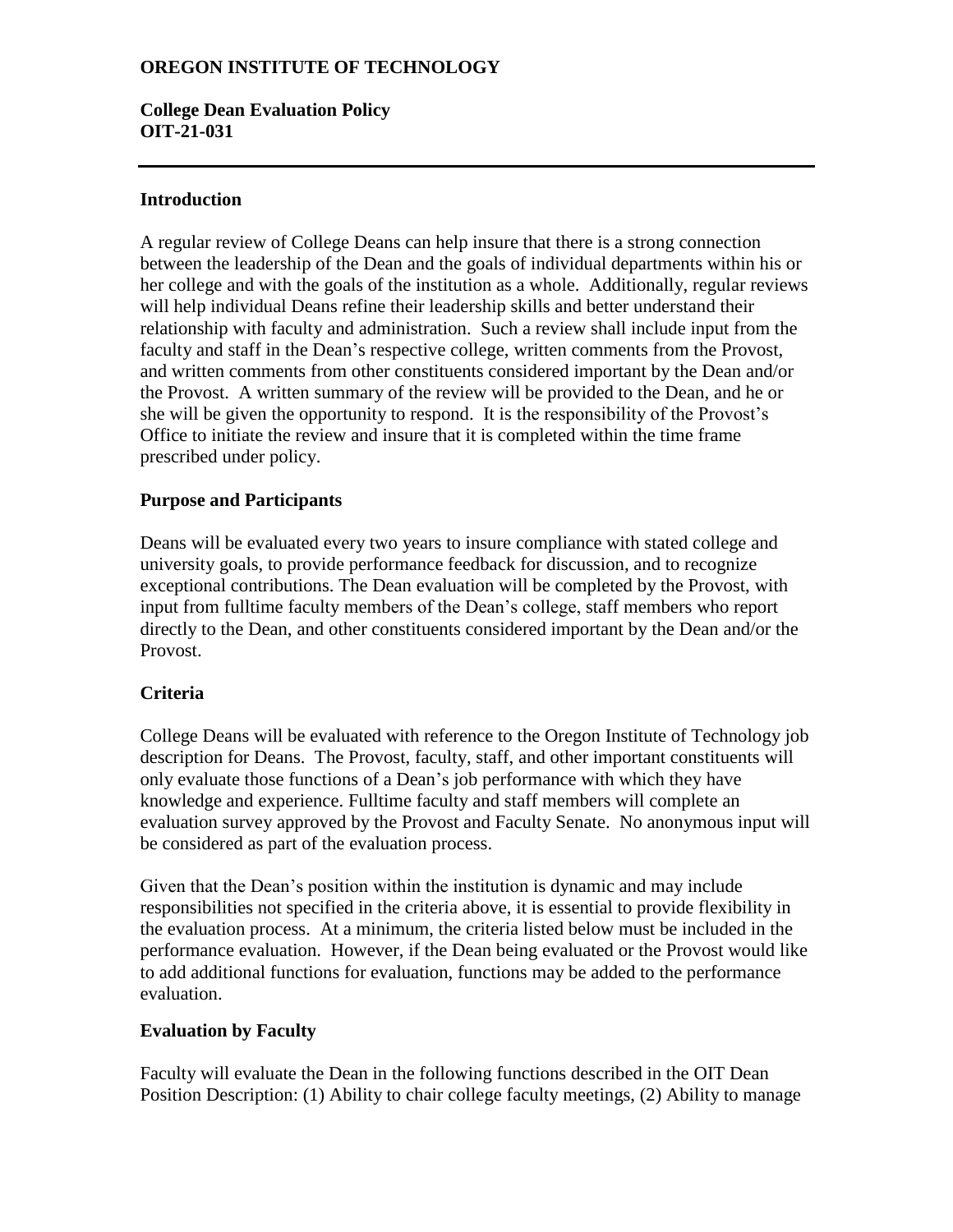the hiring process, (3) Ability to evaluate annual faculty workload, (4) Ability to evaluate faculty performance reviews and evaluation, (5) Ability to give and receive information, (6) Ability to resolve grievances. The functions listed will be covered on an evaluation survey given to faculty administered by the Provost's office.

### **Evaluation by Staff**

Staff reporting to the Dean will evaluate the Dean in the following functions described in the OIT Dean Position Description: (1) Ability to give and receive information, (2) Ability to plan and execute operations and budgets. The functions listed will be covered on an evaluation survey given to staff administered by the Provost's office.

### **Evaluation by the Provost**

The Provost will administer a Dean Evaluation Survey to faculty and staff within the Dean's College and write a narrative that evaluates the Dean within functions listed under Criteria and any additional function(s) the Provost and/or Dean deems relevant. The Provost will evaluate Deans in the following six essential functions described in the OIT Dean Position Description: (1) Ability to carry out the Dean function in the College, (2) Ability to serve as a senior manager, (3) Ability to chair College Academic Council and college faculty, (4) Ability to develop external partnerships, (5) Ability to support fund-raising, (6) Ability to conduct personal professional activities. The functions listed will be evaluated in the written narrative completed by the Provost.

### **Timeline**

| Spring  |                                                                          |
|---------|--------------------------------------------------------------------------|
| Term    |                                                                          |
| Week 1  | The Provost initiates Dean evaluation process.                           |
| Week 2  | The Provost distributes evaluation surveys to college faculty and staff. |
| Week 5  | Faculty and staff return surveys to the Provost's Office.                |
| Week 6  | The Provost solicits input from other constituents as appropriate.       |
| Week 8  | The Provost provides written evaluation to the Dean.                     |
| Week 9  | The Provost and the Dean meet to discuss evaluation results.             |
| Week 10 | The evaluation process is completed.                                     |